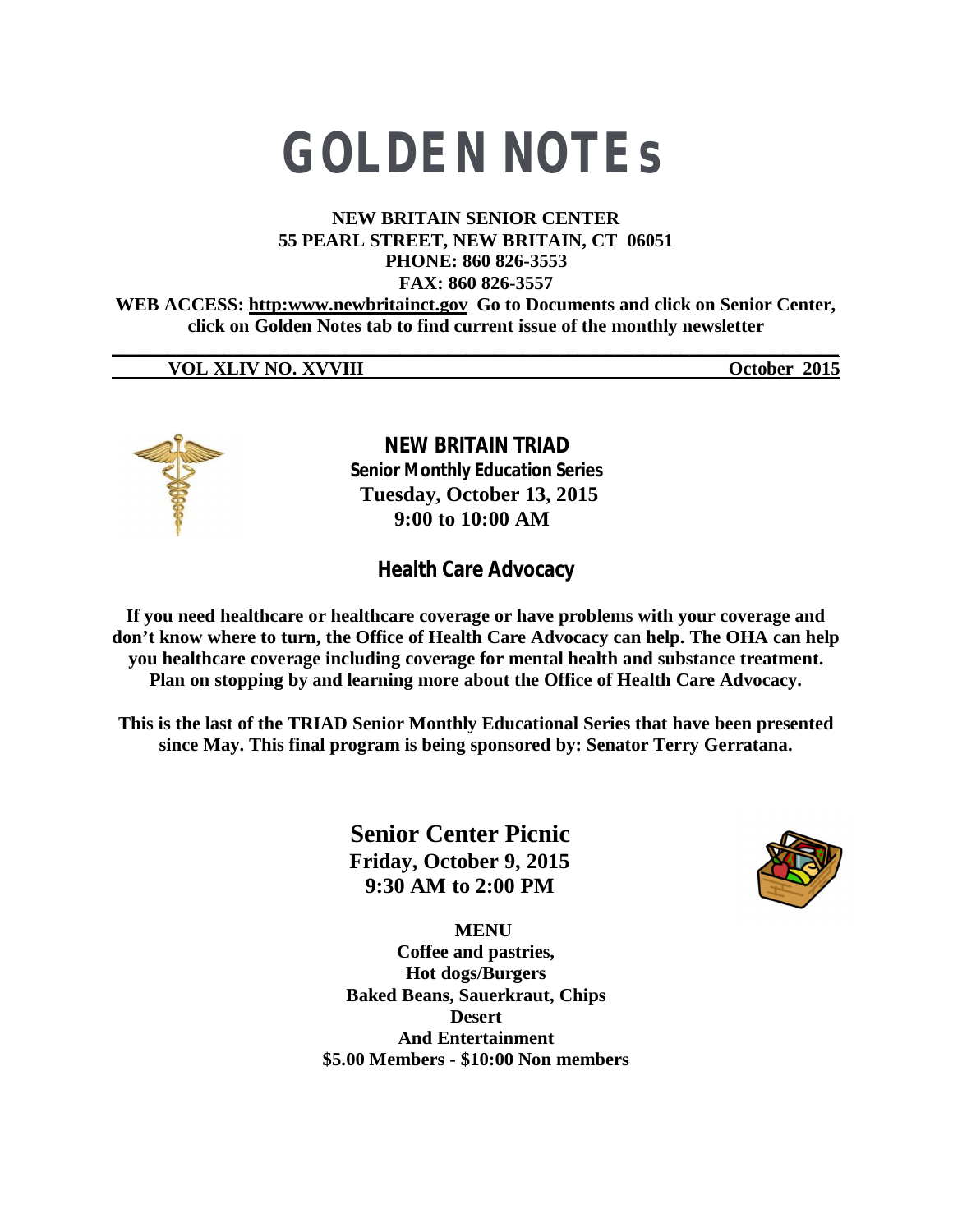### **FRIDAY AT THE MOVIES**



**The movie for October 16th will be Grumpier Old Men starring Walter Matthau, Jack Lemmon, Sophia Loren, Ann Margret and others. .** 

**Things don't seem to change much in Wabasha County: Max and John are still fighting after 35 years; Grandpa still drinks, smokes, and chases women. , and nobody's been able to catch the fabled "Catfish Hunter". Six months ago John married the new girl in town (Ariel), and people begin to suspect that Max might be missing something similar in his life. The only joy Max claims is left in his life is fishing, but that might change with the new owner of the bait shop.**

**Movie starts at 12:45 pm and we hope to see you there.**

#### **Book Group Meeting**

**The Public Library – Senior Center Book Group will be meeting at 1:00 PM on Tuesday, October 20, 2015 here at the Center. The book read for October is** *Alice's Adventures in Wonderland* **written by Lewis Carol. The story tells of a girl named Alice falling through a rabbit hole into a fantasy world populated by peculiar, anthropomorphic creatures. Join us for a discussion of this classic.** 

**November 17th** *Wild: From Lost to Found on the Pacific Crest Trail* **by Cheryl Strayed December 15th** *Animal Farm***, by George Orwell and** *Stubby War Dog* **by Ann Bausum**

#### **Music Program**

**On Friday, October 16th at 11:00 am, two senior center members will be conducting a short music program for all to enjoy. Ed and Christine will be providing a variety of folk and contemporary songs for all to enjoy before lunch**

> **Stanley Seniors Mohegan Sun Casino Trip Tuesday, October 13, 2015 Cost: \$19.00 Call Elda Spaczynski for information and to make a reservation.**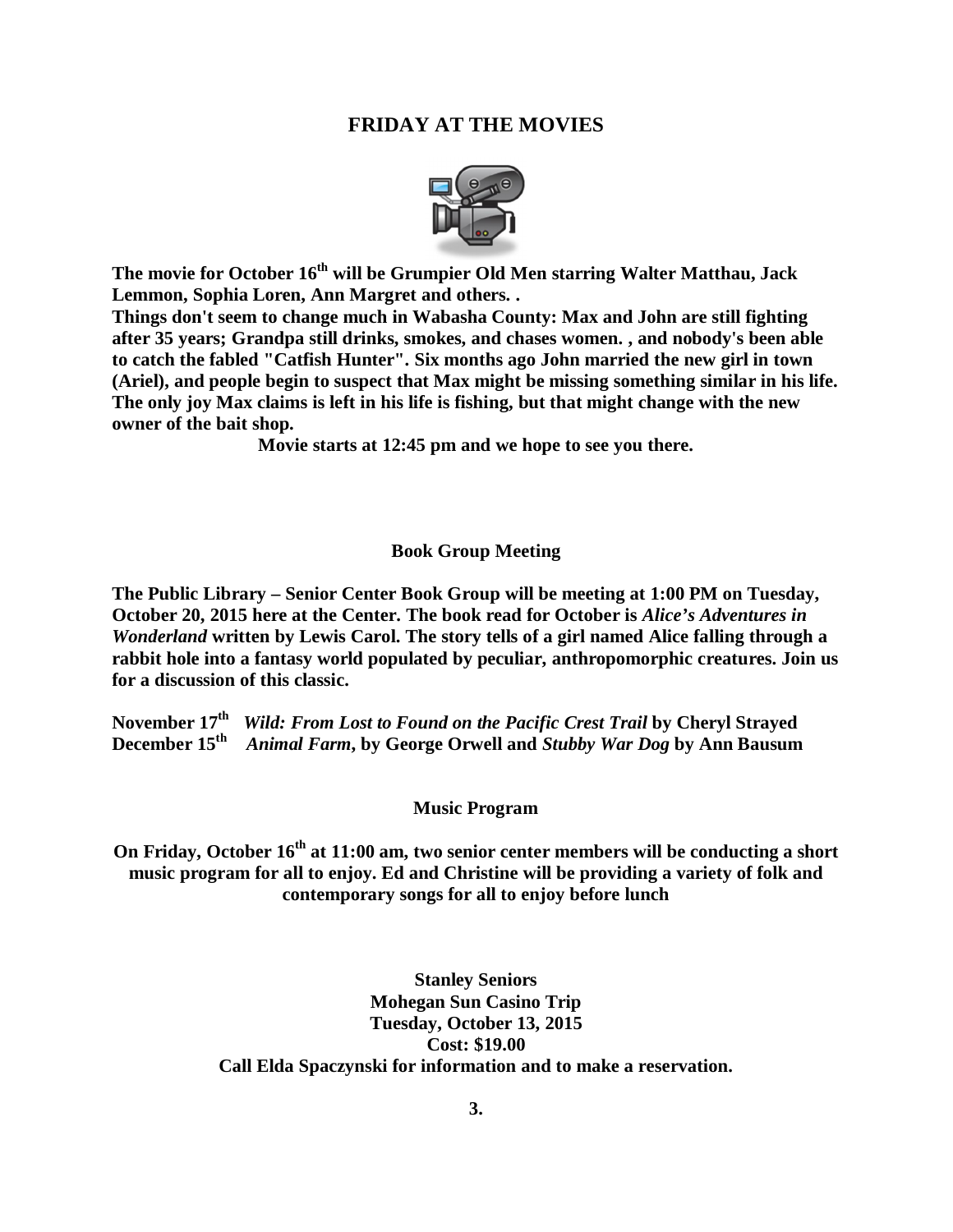#### **DAILY CALENDAR OF ACTIVITIES October 2015**

**Monday**

**8:15 am to 11:10 am– Snack bar open**

**8:45 am to 9:15am. – Beginners Line Dancing** 

**9:15 am to 10:00 am – Art class open**

**9:15 am to 10:00 am – Exercise Class with Chris**

**10:00 am to 11:00 am – Line dancing class**

**12:45am to 3:00 pm - Bingo**

**Tuesday**

**8:15 am to 11:00 am. – Snack Bar open**

**8:45 am to 9:15 am - - Beginners Line Dancing** 

**9:15 am to 10:15 am – Exercise Class with Chris**

**9:15 am to 1:30 pm – Craft group meets**

**10:30 am to 11:15 am – Line dancing with Chris**

**1:00 pm to 3:30 pm – Craft group meets**

**1:00 pm to 3:00 pm Wii Bowling**

**Wednesday**

**8:15 am to 11:00 am – Snack bar open**

**9:30 am to 11:30 am – Pinochle Club**

**9:15 am to 11:30 am – Art Class open**

**1:00 pm to 3:00 pm – Ballroom Dancing**

**Thursday 8:15 am to 11:00 am – Snack bar open**

**9:30 am to 10:30 am –ZUMBA with Amy**

**9:15 am to 11:30 am – Craft Group meets**

**1:00 pm to 3:30 pm – Pinochle Club**

**1:00 pm to 3:30 pm – Craft group meets**

**Friday**

**8:15 am to 11:00 am – Snack bar open**

**9:15 am to 11:30 am – Art class open**

**1:30 pm to 3:30 pm Square Dancing starts on September 4th**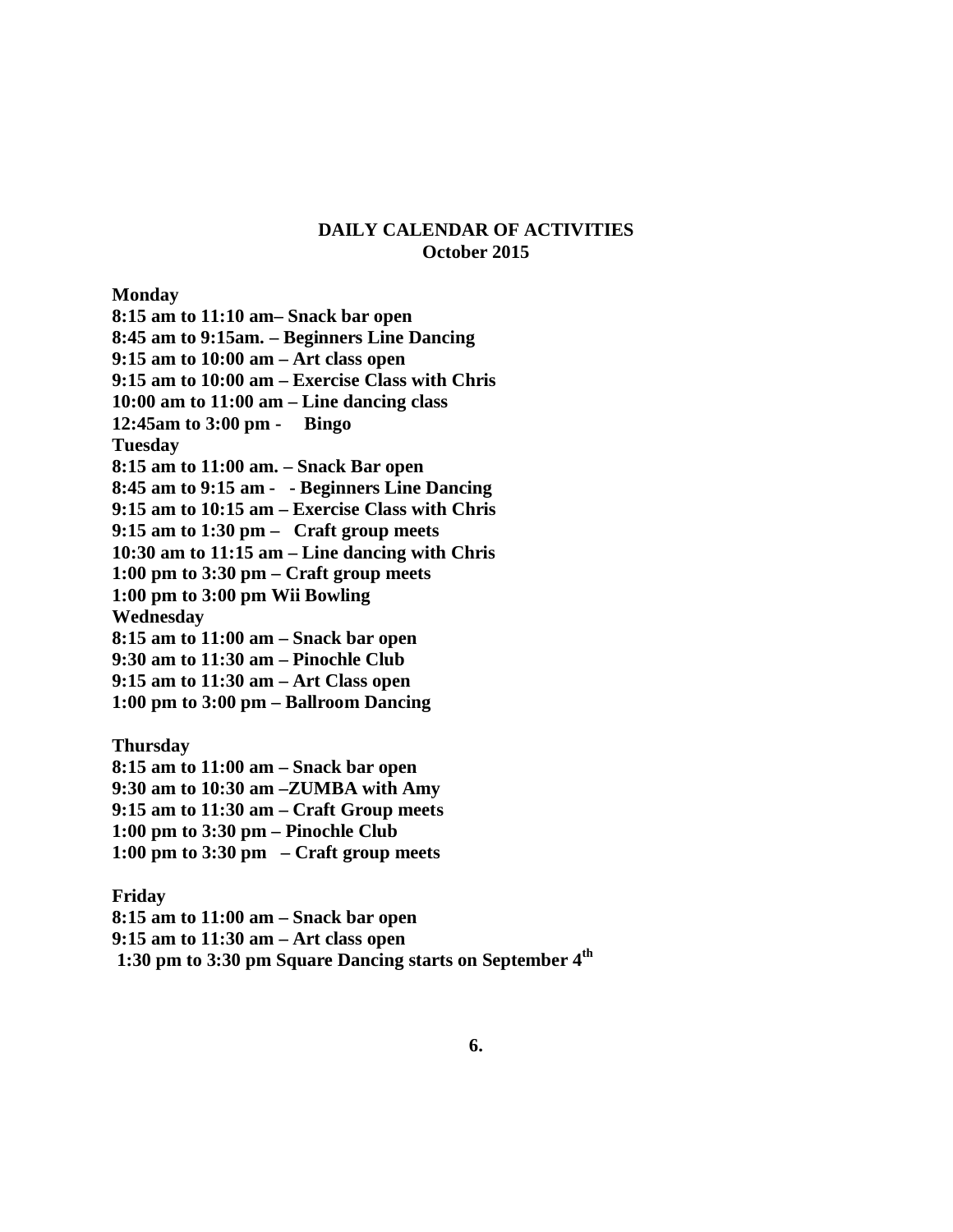# **SERVICES BY APPOINTMENT DIAL-A-RIDE**

**At least a 2-day notice is required for rides to the Senior Center, medical appointments, shopping and other destinations at any time within the month. Call 826-3555 for an appointment. There is a suggested donation of \$1.50 each way.**

**MEDICARE/MEDICAL INSURANCE INFORMATION**

**Persons seeking help in filing Medicare claims or appeals, interpreting medical bills and assistance in making decisions concerning Medicare supplemental insurance can make an appointment with Senior Center Staff by calling the Center at 860 826-3553. Advice on Living Wills and how to deal with advance medical directives is also available.**

#### **FROM THE NURSING DESK**

**Please welcome the UCONN Pharmacy students to the senior Center on October 29th at 10am for a program on How to stay active, and Questions to ask your Doctor. Learn about how to live a healthy lifestyle from a group of UConn Pharmacy Students! Staying healthy only becomes more important as you get older. You have no reason to put off exercising with so many fun ways to stay active! There will be a few activities that you can choose to participate in; and it will be a great opportunity to be reminded of important questions to ask your doctor or pharmacist! Remember: The more you do and know, the greater the health benefit. Do not miss out! The Uconn students are looking forward to meeting you all."**

| <b>GOLDEN NOTES SUBSCRIPTIONS</b>                 |                                                             |             |  |
|---------------------------------------------------|-------------------------------------------------------------|-------------|--|
| <b>NAME</b>                                       | <u> 1989 - Johann Stoff, amerikansk politiker (d. 1989)</u> | <b>DATE</b> |  |
| <b>STREET</b>                                     |                                                             |             |  |
| <b>ADDRESS</b>                                    |                                                             |             |  |
|                                                   |                                                             | STATE ZIP   |  |
| <b>CODE</b>                                       |                                                             |             |  |
|                                                   | <b>CELL PHONE</b>                                           |             |  |
| $#$ and $#$                                       |                                                             |             |  |
| Make checks payable to: NEW BRITAIN SENIOR CENTER |                                                             |             |  |
| <b>Return to:</b>                                 |                                                             |             |  |
| <b>GOLDEN NOTES</b>                               |                                                             |             |  |
| <b>New Britain Senior Center</b>                  |                                                             |             |  |
| <b>55 Pearl Street</b>                            |                                                             |             |  |
| <b>New Britain, CT 06051</b>                      |                                                             |             |  |
| Annual Fee: \$6.00 non refundable                 |                                                             |             |  |
| $Cash$ $Check$ $)$                                |                                                             |             |  |
| <b>New Subscription Renewal</b>                   |                                                             |             |  |
|                                                   | 5.                                                          |             |  |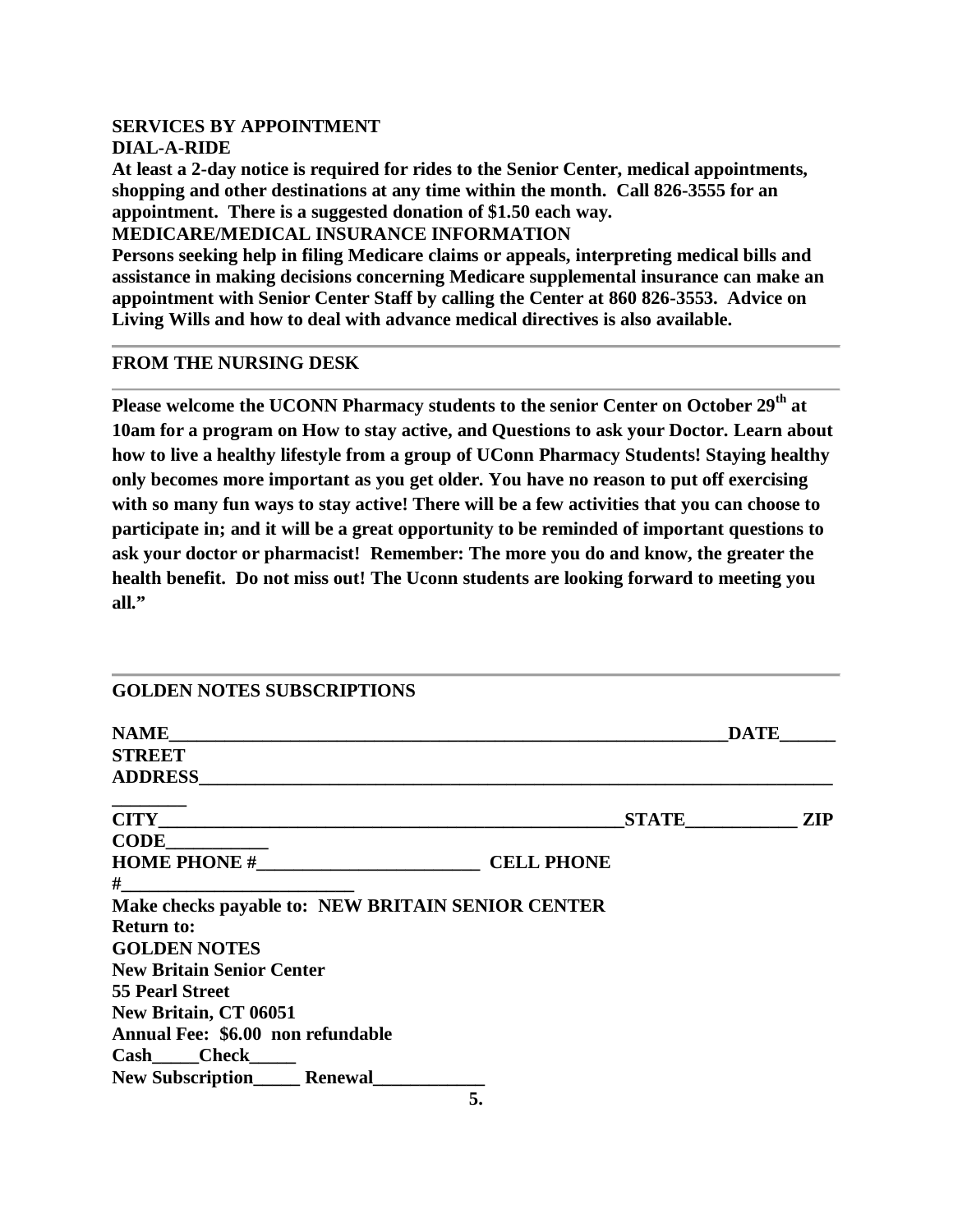### **The New Britain Parks, Recreation & Community Services Department Bus trips**

**Macy's Thanksgiving Day Parade SHARED TRIP November 26, 2015 Usher in the Holiday Season at one of the most beloved holiday events ever! See the famous balloons, floats, marching bands and of course, Santa. Trip includes: RT motorcoach transportation and Tour Director. Registration deadline 10/23/2015**

**Fee: \$89.00 per person Activity #: 3114-1**

**THE REGISTRATION DEADLINE FOR SHARED TRIPS IS ONE MONTH PRIOR: Shared Bus Trips are offered to several communities, exact departure times are dependent upon towns attending. Departure times for most shared bus trips are between 7:00am and 9:00am; Most trips depart from the Commuter Parking lot across from the New Britain Target Store located at 475 Hartford Road, New Britain. Participants are notified via letter of exact departure times/location at least two weeks prior to trip. Participants must be over the age of 18 or accompanied by an adult.**

# **NYC Botanical Gardens**

**Holiday Train Show SHARED TRIP Saturday, December 12, 2015 Trip Content: Garden-gauge trains zip along a quarter-mile of track past 140 beloved New York landmarks, made primarily from plant materials—all within the warmth of the country's largest Victorian-style glasshouse. Trip includes: RT motor coach transportation, admission to the Botanical Gardens Train Show, Lunch Buffet, Behind the Scenes Tour, and Leisure time on Arthur Avenue. Registration deadline 11/13/2015 Fee: \$129.00 per person Activity #: 3112-1 Register online at nbparksnrec.org or call 860 826-3360**

#### **UCONN Pharmacy Program**

**Please welcome the UCONN Pharmacy students to the senior Center on October 29th at 10am for a program on How to stay active, and Questions to ask your Doctor. Come and learn about how to live a healthy lifestyle from a group of Uconn Pharmacy Students! Staying healthy only becomes more important as you get older. You have no reason to put off exercising with so many fun ways to stay active! There will be a few activities that you can choose to participate in; and it will be a great opportunity to be reminded of important questions to ask your doctor or pharmacist! Remember: The more you do and know, the greater the health benefit. Do not miss out! The Uconn students are looking forward to meeting you all."**